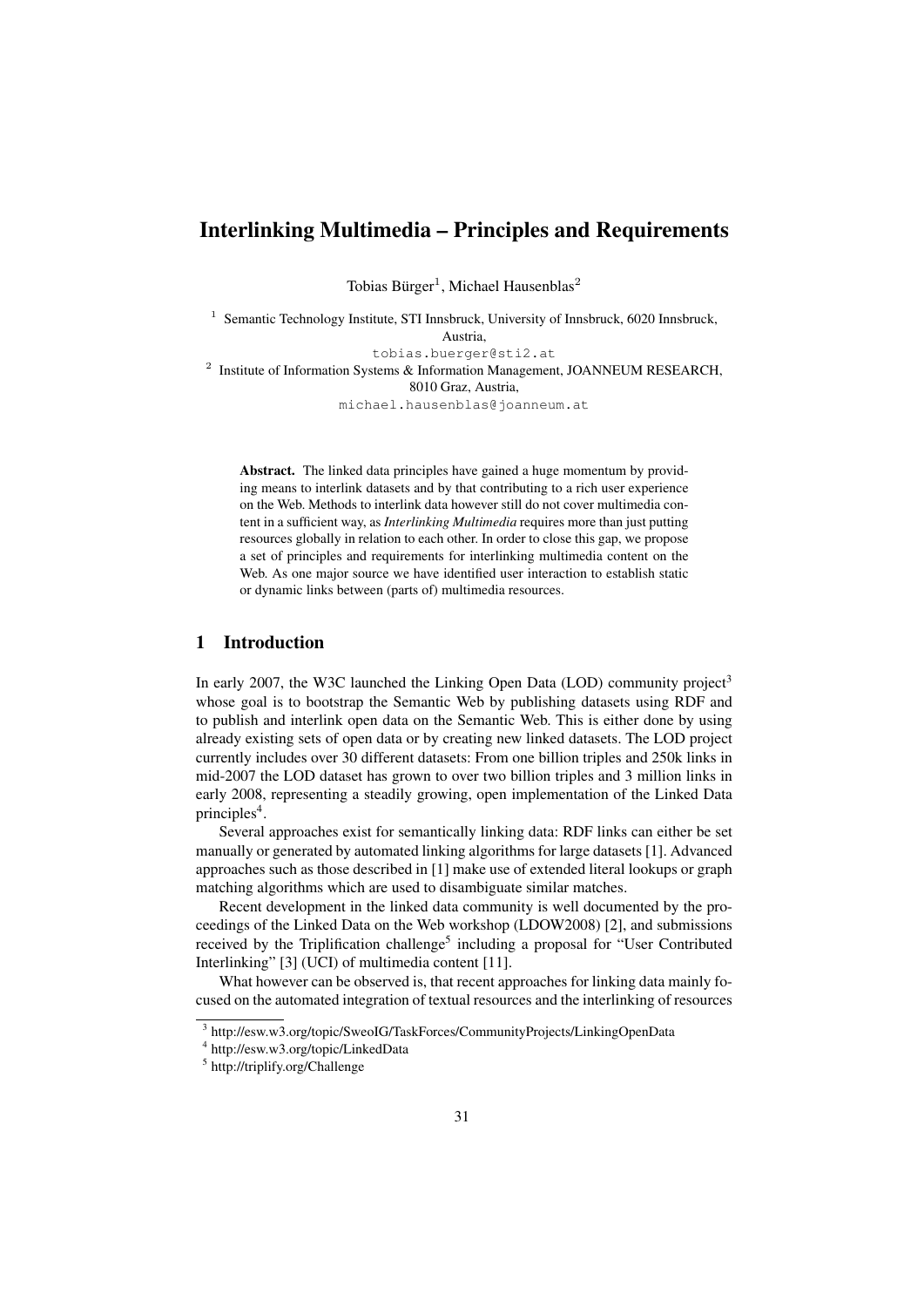as a whole. However, referring to Sir Tim Berners-Lee *the next generation Web should not be based on the false assumption that text is predominant [...] The Web is a multimedia environment, which makes for complex semantics* [4]. This fact has to be taken into account when we think about future directions for linked data. The envisioned situation is a *Interlinked Multimedia Web* in which objects or sequences in multimedia resources are linked to each other based on their semantic relationships.

Only recently Web 2.0 based applications emerged, in which image metadata is augmented by user generated tags. However, the possibility to set typed links between resources, or objects that are part of these resources, is still immature. YouTube launched a first facility<sup>6</sup> to annotate parts of videos spatio-temporally and to link to particular time points in videos<sup>7</sup> which is a promising start. However typed links between fragments can not be established.

The contribution of this paper is an analysis of the envisioned situation and a proposal of a set of requirements for *Interlinking Multimedia* which has only recently been discussed in the linked data community<sup>8</sup>. Furthermore we propose a set of principles based on the semantics of multimedia content and the interaction with multimedia content that can be used to interlink multimedia resources on a semantic level (section 2). We especially identify intended and monitored user interaction as a source for high quality links (section 3).

# 2 Interlinking Multimedia – Principles and Requirements

The interlinking of resources and parts of it, shares similarities with Hypermedia research: A hypermedia document such as defined in [5] refers to a collection of information units including information about synchronization between these units and about references between them. Typically temporal and a spatial dimensions are included, whereas references can be made between parts in both dimensions. *Interlinking Multimedia* is not an attempt to resurrect hypermedia but rather a light-weight, bottom-up approach to interlink multimedia content on the Web.

As only recently demonstrated by the  $BBC<sup>9</sup>$ , interlinking of music related information, which may be publicly available on the Web or in closed archives, can significantly contribute to an enhanced end user experience. Moreover, as summarized in [6], there is a demand in several other communities for annotation tools to specify links between whole objects or segments within these objects and the typing of these links or relationships: Not only media researchers that want to relate and annotate segments between books, or screenplays and different films or film versions demand for facilities to interrelate rich content [6]. In order to realise the envisioned situation in which multimedia resources are semantically interlinked on a fine-granular level, one should take the following principles and requirements into account:

<sup>6</sup> http://youtube.com/watch?v=UxnopxbOdic

<sup>&</sup>lt;sup>7</sup> http://www.techcrunch.com/2008/10/25/youtube-enables-deep-linking-within-videos/

<sup>8</sup> http://community.linkeddata.org/MediaWiki/index.php?InterlinkingMultimedia

<sup>9</sup> http://www.bbc.co.uk/music/beta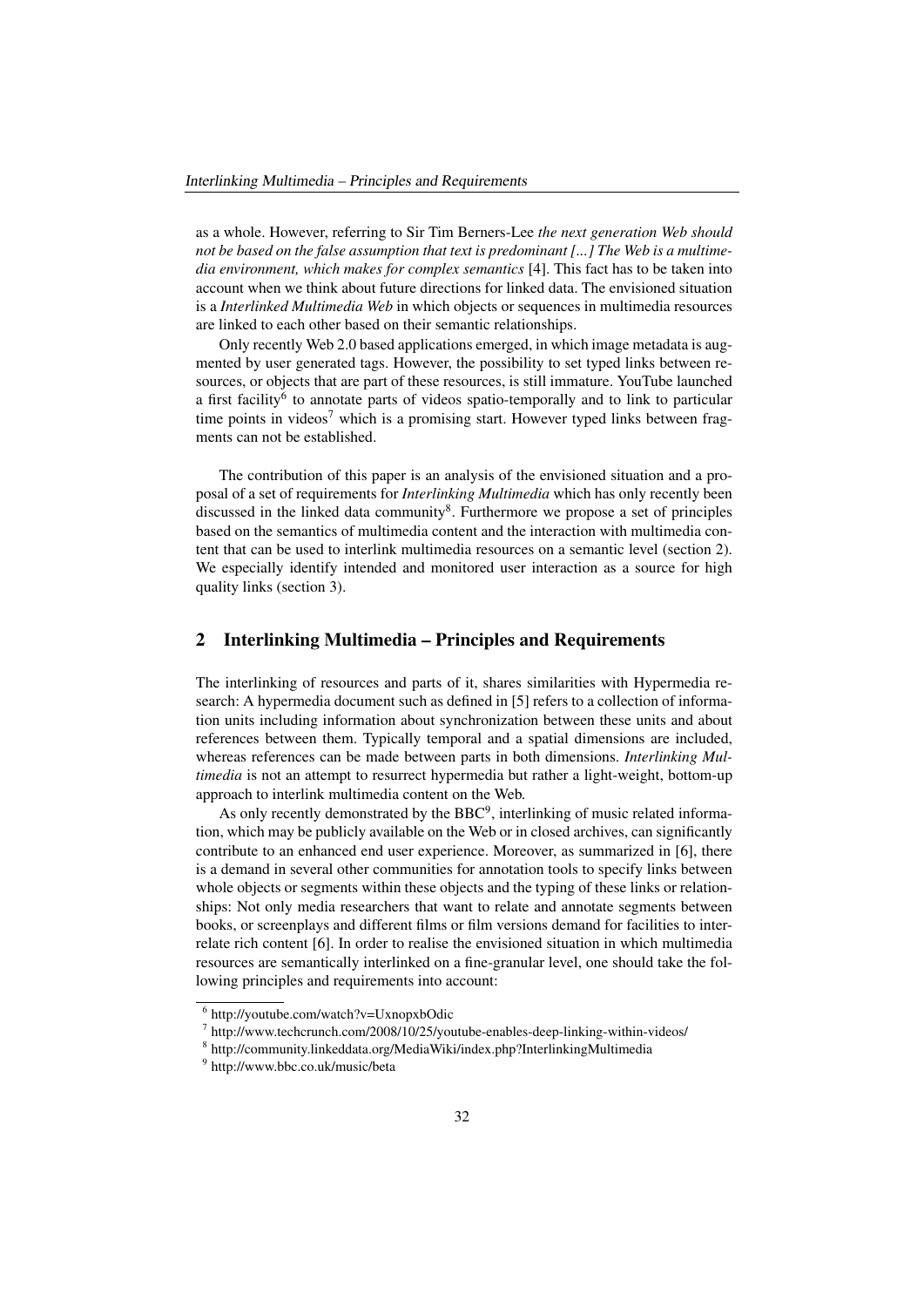- 1. In order to be become part of the LOD cloud, *Interlinking Multimedia* must follow the linked data principles [7]:
	- (a) All items should be identified using URIs;
	- (b) All URIs should be dereferenceable and it should be possible to lookup the identified items using HTTP;
	- (c) When looking up an URI, that is, an RDF property is interpreted as a hyperlink, it leads to more data;
	- (d) Links to other URIs should be included in order to enable the discovery of more data.
- 2. Solutions should take into account the characteristics of multimedia whose semantics – when watched by a user – are typically derived based on the experiences and background of a human being. Thus solutions should consider provenance information; who says what and when is an important contextual aspect to represent the semantics of content (even if statements or references were created by machines).
- 3. Metadata descriptions have to be interoperable in order to reference and integrate parts of the described resources. This issues are discussed in [8], addressed by recent proposals like ramm. $x^{10}$  and by the W3C Media Annotations Working  $Group<sup>11</sup>$ .
- 4. As discussed in [9] recently, localizing and identifying fragments is essential in order to link parts of resources with each other. It is essential to provide means to mark up spatial or temporal fragments, then to provide a mechanism to specify URIs for those fragments and finally to draw links between those fragments. This issue is particularily researched in the recently started W3C Fragments Working  $Group<sup>12</sup>$ .
- 5. Furthermore Interlinking Methods, which we discuss in section 3, are essential in order to manually or (semi-) automatically interlink multimedia resources.

### 3 Interlinking Methods

Due to the inherent characteristics of multimedia content, the implementation of interlinking methods is far from being trivial. This is mainly due to the Semantic Gap, i.e. the large gulf between the low-level semantics which are derivable by machines and the high level semantics a user is typically interested in. This gap significantly hinders automation in the establishment of high quality links. As only little work is available at time of writing, we propose a set of interlinking methods that could close this gap:

*Automatic Interlinking (AI)* can be applied in situations in which quality metadata information is available that can be used to identify objects and their semantics. While AI methods<sup>13</sup> have demonstrated to yield fair results for global, textual resources [13], for fine-grained interlinking of multimedia content we doubt that this is the preferred path to follow.

<sup>10</sup> http://sw.joanneum.at/rammx/

<sup>&</sup>lt;sup>11</sup> http://www.w3.org/2008/WebVideo/Annotations/

<sup>12</sup> http://www.w3.org/2008/WebVideo/Fragments/

<sup>13</sup> http://esw.w3.org/topic/TaskForces/CommunityProjects/LinkingOpenData/EquivalenceMining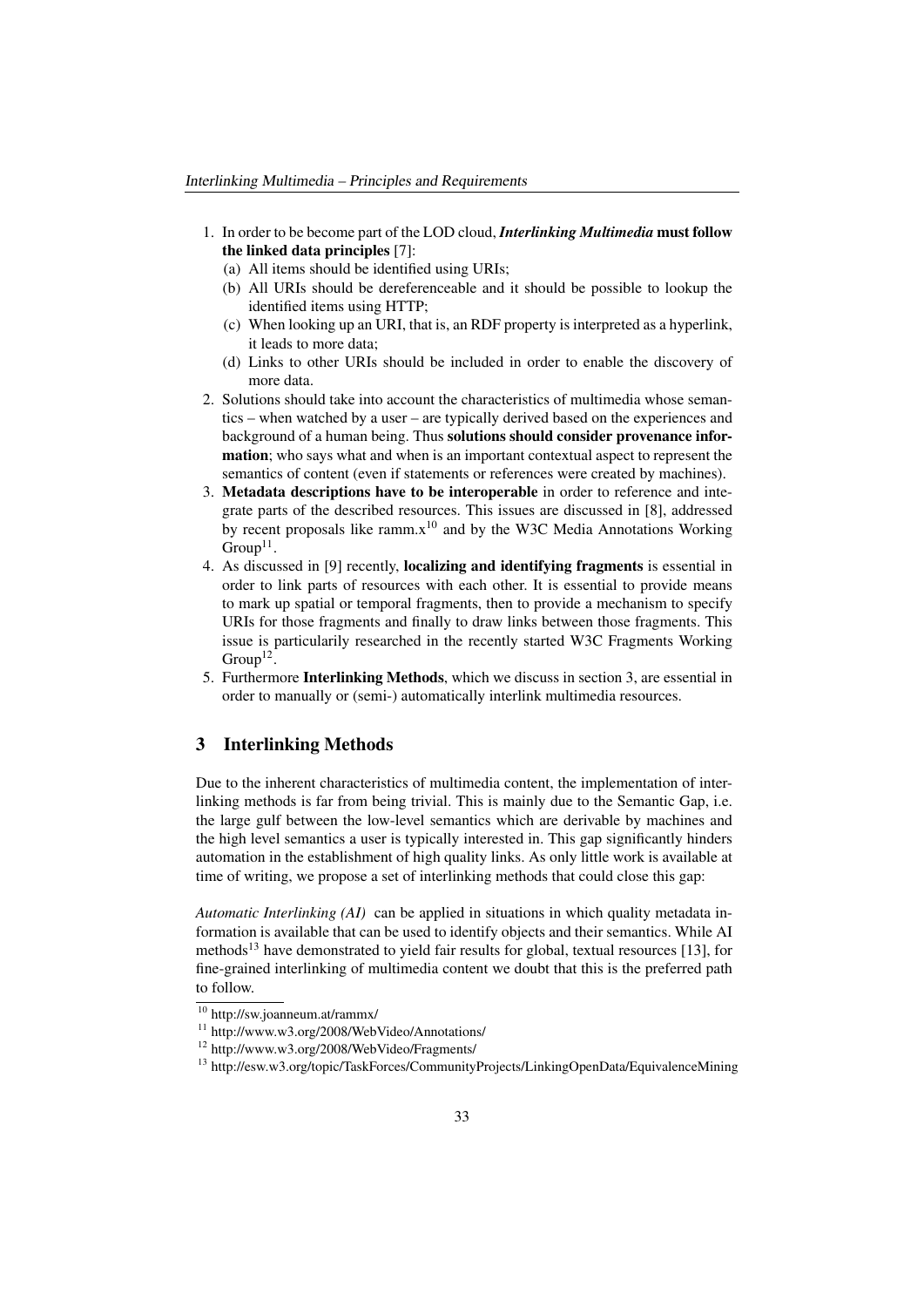*Emergent Interlinking (EI)* can be based on the principles of Emergent Semantics whose underlying principle is to discover semantics through observing how multimedia information is used [12]. This can be essentially accomplished by putting multimedia resources in context-rich environments being able to monitor the user and his behavior. In these environments, two different types of context are present: (i) static or structural context, which is derived from the way how the content is placed in the environment (e.g. a Web page) and (ii) dynamic context, which is derived from the interactions of the user in the environment (e.g. his browsing behavior, which links he follows, or on which object he zooms). As stated in [12], in appropriate environments, the browsing path of a user is semantically coherent and thus allows to derive links between objects which are semantically close to each other.

*User Contributed Interlinking (UCI)* – a term which has been coined in [3] – is an approach for manually creating high-quality interlinks. The advantage of the application of UCI for the interlinking of multimedia is that it is based on end users as sources of qualitative information. First steps have already been made for UCI-based interlinking methods, such as available in the still image concept demonstrator CaMiCatzee [11] or in Henry<sup>14</sup> (for interlinking temporal audio fragments).

*Game Based Interlinking (GBI)* can be based on the principles set forward by Louis van Ahn with his *games with a purpose*<sup>15</sup> [14]. By that, interlinking of resources or parts of these resources could be hidden behind games. This is related to UCI but with the main difference that the user is not aware of him contributing links, e.g. his task is hidden behind a game. GBI seems to be a promising direction for multimedia interlinking. The most interesting examples to build on are Louis van Ahn's *ESP Game* in which users are asked to describe images or *Squigl*<sup>16</sup> in which users are asked to trace objects in pictures. Another interesting approach is followed by *OntoGame* [15] whose general aim is to find shared conceptualizations of a domain. During the game, players are asked to describe images, audio or video files. Users are awarded if they describe content in the same way. These approaches together with appropriate browsing interfaces for multimedia objects could be a promising starting point to let users draw meaningful relations between objects and parts thereof.

The methods can be arranged in a three-dimensional matrix with the dimensions time, quality and amount of annotations as depicted in Figure 1: While UCI might reach the highest quality and needs the highest amount of time from an end user perspective, automatic interlinking might produce the greatest amount of annotation and thus links with the least amount of time and manual effort needed.

# 4 Conclusion and Further Challenges

In this paper we discussed a future direction for linked data and pointed out to several issues with respect to *Interlinking Multimedia*. Besides the requirements that we

 $\frac{14}{14}$  http://dbtune.org/henry/

<sup>15</sup> http://www.gwap.com/

<sup>16</sup> http://www.gwap.com/gwap/gamesPreview/squigl/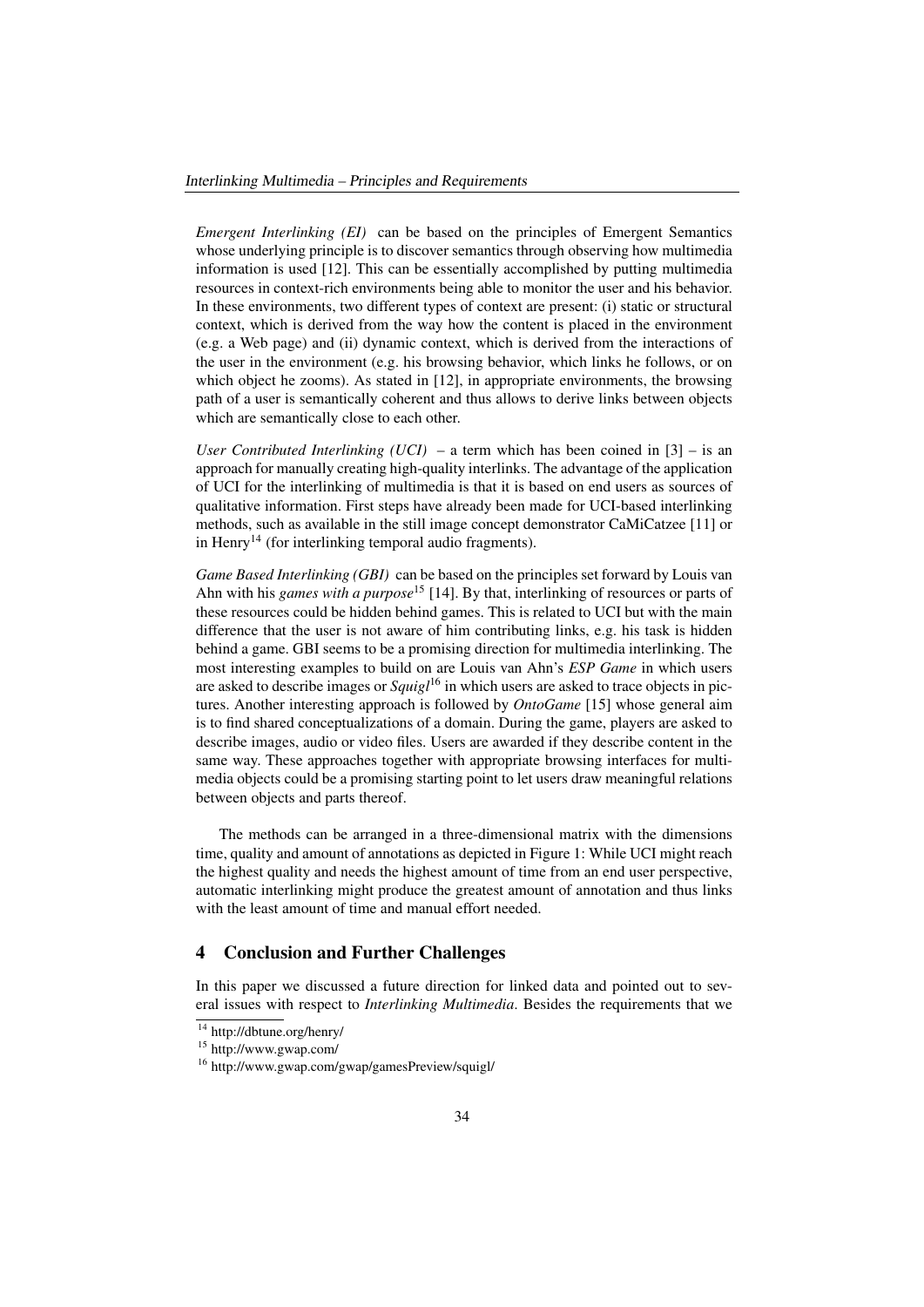

Fig. 1. Multimedia Interlinking – methods

formulated in section 2, a few other challenges have to be faced. These include generally applicable challenges for LOD like *Discovery & Usage* which has recently been addressed with voiD, the vocabulary of interlinked datasets<sup>17</sup>, *Performance & Scalability* or *Privacy & Trust* which is addressed in another position paper for this workshop. We particularly identify user interaction is an essential ingredient to address a fourth challenge: *Quality* of links.

We believe that with the realization of the *Interlinking Multimedia* – principles a further step can be taken to a truly rich experience on the *Web of Data*.

*Acknowledgements:* The research leading to this paper was partially supported by the European Commission under contract IST-FP6-027122 "SALERO".

#### References

- [1] Raimond, Y., Sutton, C., and Sandler, C.: "Automatic Interlinking of Music Datasets on the Semantic Web" In: Proceedings of Linked Data on the Web (LDOW2008), Beijing, China, 2008.
- [2] Bizer, C., Heath, T., Idehen, K., and Berners-Lee, T. (eds.): "Proceedings of the Linked Data on the Web Workshop", Beijing, China, April 22, 2008, CEUR Workshop Proceedings, ISSN 1613-0073, online CEUR-WS.org/Vol-369/
- [3] Halb, W., Raimond, Y., and Hausenblas, M. "Building Linked Data For Both Humans and Machines" In: Proceedings of Linked Data on the Web (LDOW2008), Beijing, China, 2008.
- [4] Berners-Lee, T., Hall, W., Hendler, J. A., O'Hara, K., Shadbolt, N. and Weitzner, D. J. "A Framework forWeb Science" In: Foundations and Trends in Web Science, Vol. 1, No 1, 2006, pp. 1130

<sup>17</sup> http://community.linkeddata.org/MediaWiki/index.php?VoiD